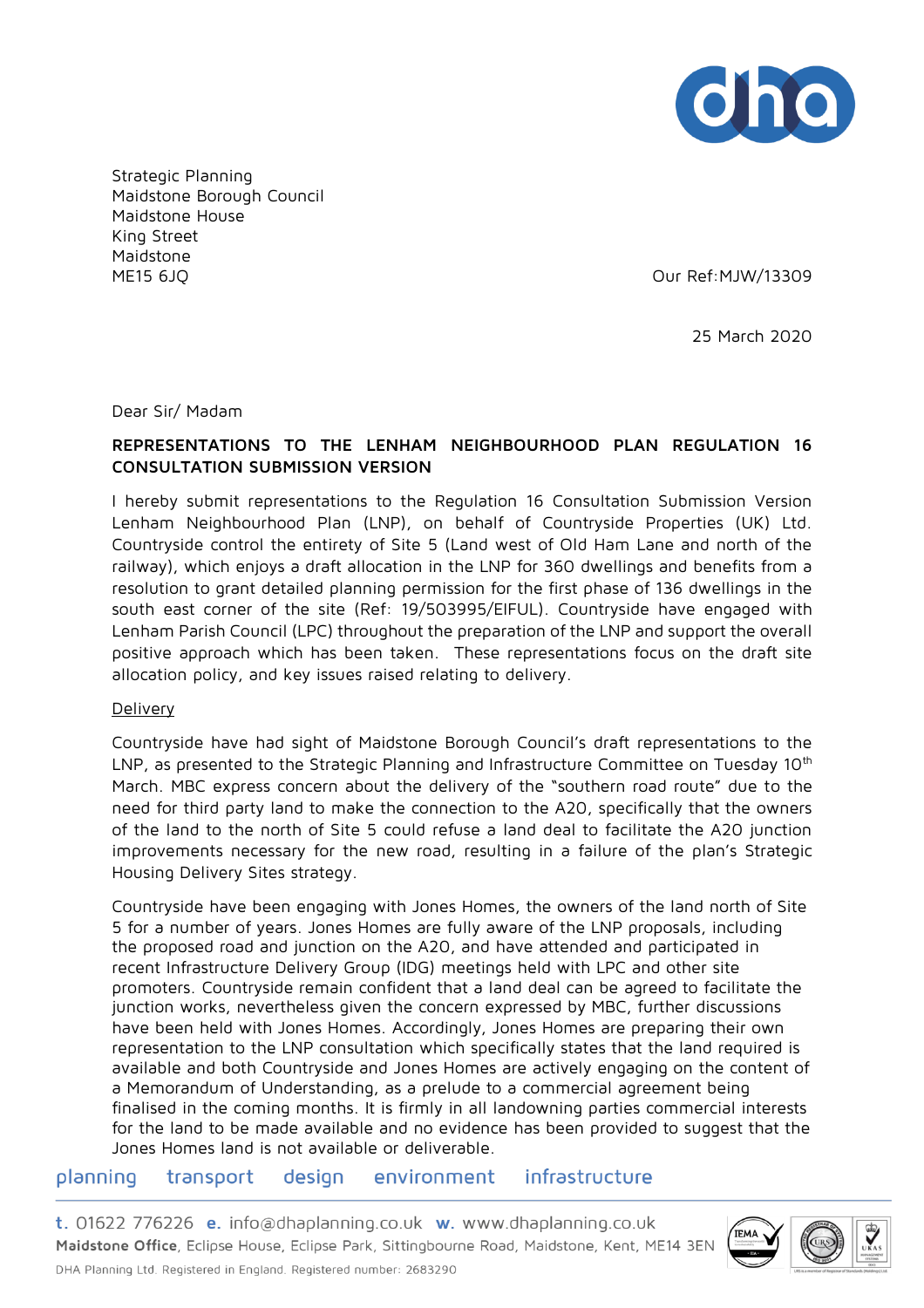

### Policy - Strategic Housing Site 5 – **Support with Modification**

Countryside has engaged with LPC throughout the preparation of the LNP, including attendance at each IDG meeting. Accordingly, the site-specific policy has evolved following advice and input from Countryside and their advisors, and Countryside fully support the principal aims of the policy.

Nevertheless, we do wish to express concern with regard to certain elements of the draft policy, as below:

• **Para 11.3.3 – Policy SHS5 – subsection 5**, states that the scheme's open space is to be transferred to MBC or LPC together with a commuted sum sufficient to secure ongoing maintenance.

**Response** – Countryside continue to entertain the prospect of LPC taking ownership of the open space, including the payment of a commuted sum. However, Countryside have expressed concerns about the mechanics of this in terms of ongoing maintenance liabilities for LPC and commitments to existing and future residents. To date, Countryside have not yet received a firm offer from LPC, nor have they been provided with sufficient comfort about the capabilities of LPC's maintenance company. The open space includes critical drainage infrastructure, therefore it is crucial that it is managed appropriately. We therefore request that the policy also allows an option for the open space to be managed by a private management company, as has been discussed and agreed during the consideration of the recent planning application (Ref: 19/503/995/EIFUL). We are also not aware of any interest from MBC in managing the open space, therefore this element of the policy should be deleted. Revised wording should therefore be:

The Open Space will be laid out in accordance with a scheme submitted to Maidstone Borough Council for approval in consultation with Lenham Parish Council and will be either transferred to a private Management Company, to Maidstone Borough Council or Lenham Parish Council, together with a commuted sum sufficient to ensure ongoing future maintenance.

## • **Para 11.3.3 – Policy SHS5 – subsection 6(2).**

**Response** - There has never been a request for a vehicular link to be made to either site 6 or 7, therefore we consider the inclusion of the word 'vehicular' to be erroneous, and it should therefore be deleted from the policy to avoid confusion.

### • **Para 11.3.3 – Policy SHS5 – subsection 6(3).**

**Response** - The request for Countryside to accommodate a community hub building within the site came late in the LNP preparation process. The need for such a facility needs to be justified by evidence, which to date has not been made available. Countryside would also question the appropriateness of providing a new community building in this location, at the western extremes of Lenham away from